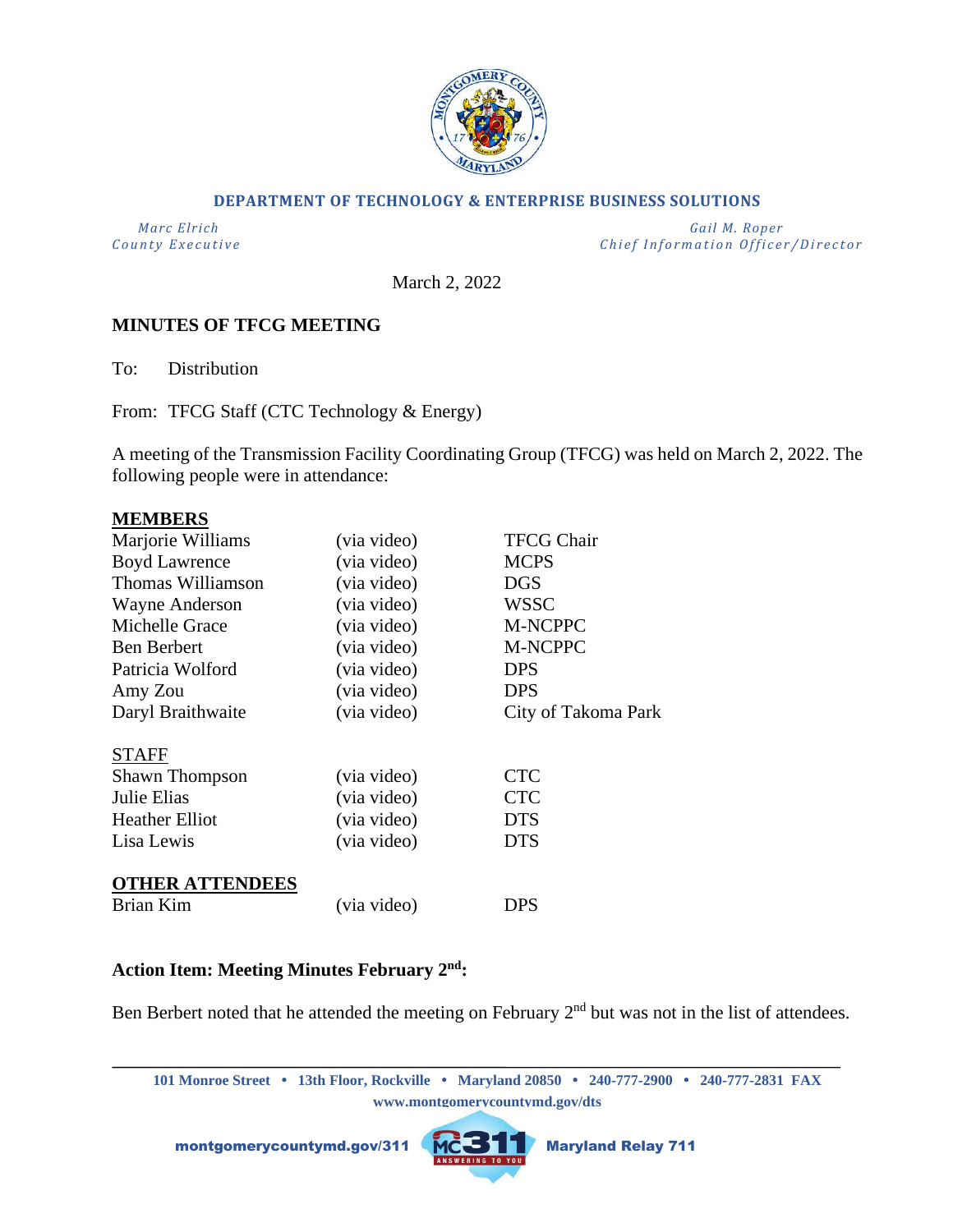Minutes of the TFCG Meeting Held February 2, 2022 Page 2 of 8

**Motion:** Michelle Grace moved that the February minutes be approved with the addition of Ben Berbert to the list of attendees. Boyd Lawrence seconded the motion. The motion was unanimously approved.

# **Action Item: Consent Agenda**

# **Consent Agenda**

*1. Application Number:* 2021071520 *Type:* Colocation *Received (date):* 7/26/2021

*Revised:* 12/6/2021 *Revised:* 12/15/2021 *Revised:* 1/7/2022 *Revised:* 2/2/2022

*Applicant:* Jacobs on behalf of Dish Network

*Site Name/Location:* Kenwood Country Club*/* 5601 River Rd, Bethesda *Zoning Standard:* R-90 *Property Owner:* Kenwood Country Club

*Description:* Tower: Install 3 new panel antennas, 6 Remote Radio Heads, 1 junction box and 1 hybrid cable at 175 foot RAD. We will not extend height of tower. Ground: Install 5' x 7' metal platform on ground for equipment cabinets. Install 1 ice bridge. We are NOT installing a shelter.

**Tower Coordinator Recommendation: Recommended. Recommendation is subject to** compliance with all applicable laws.

[https://montgomerycountytfcg.s3.amazonaws.com/Applications/MC2021071520+Application.](https://montgomerycountytfcg.s3.amazonaws.com/Applications/MC2021071520+Application.pdf) [pdf](https://montgomerycountytfcg.s3.amazonaws.com/Applications/MC2021071520+Application.pdf)

*2. Application Number:* 2021081532 *Type:* Minor Modification *Received (date):* 8/12/2021

*Revised:* 10/28/2021 *Revised:* 1/9/2022 *Revised:* 1/21/2022 *Revised:* 1/27/2022 *Revised:* 2/2/2022

*Applicant:* Jacobs on behalf of AT&T Wireless

*Full Corporate Name of the Facility Owner:* New Cingular Wireless PCS, LLC *Site Name/Location:* Pepco 637-N*/* 13900 Piney Meeting House Rd, Gaithersburg *Zoning Standard:* RE-2 *Property Owner:* Pepco

*Description:* AT&T is removing (9) existing antennas and (9) existing TMAs. They are adding (6) new antennas, (6) TMAs and (12) new RRHs on an existing utility tower structure. All RRHs will be added on the ground.

*Tower Coordinator Recommendation:* Recommended. Recommendation is subject to compliance with all applicable laws.

[https://montgomerycountytfcg.s3.amazonaws.com/Applications/MC2021081532+Application.](https://montgomerycountytfcg.s3.amazonaws.com/Applications/MC2021081532+Application.pdf) [pdf](https://montgomerycountytfcg.s3.amazonaws.com/Applications/MC2021081532+Application.pdf)

*3. Application Number:* 2021091561 *Type:* Colocation *Received (date):* 9/27/2021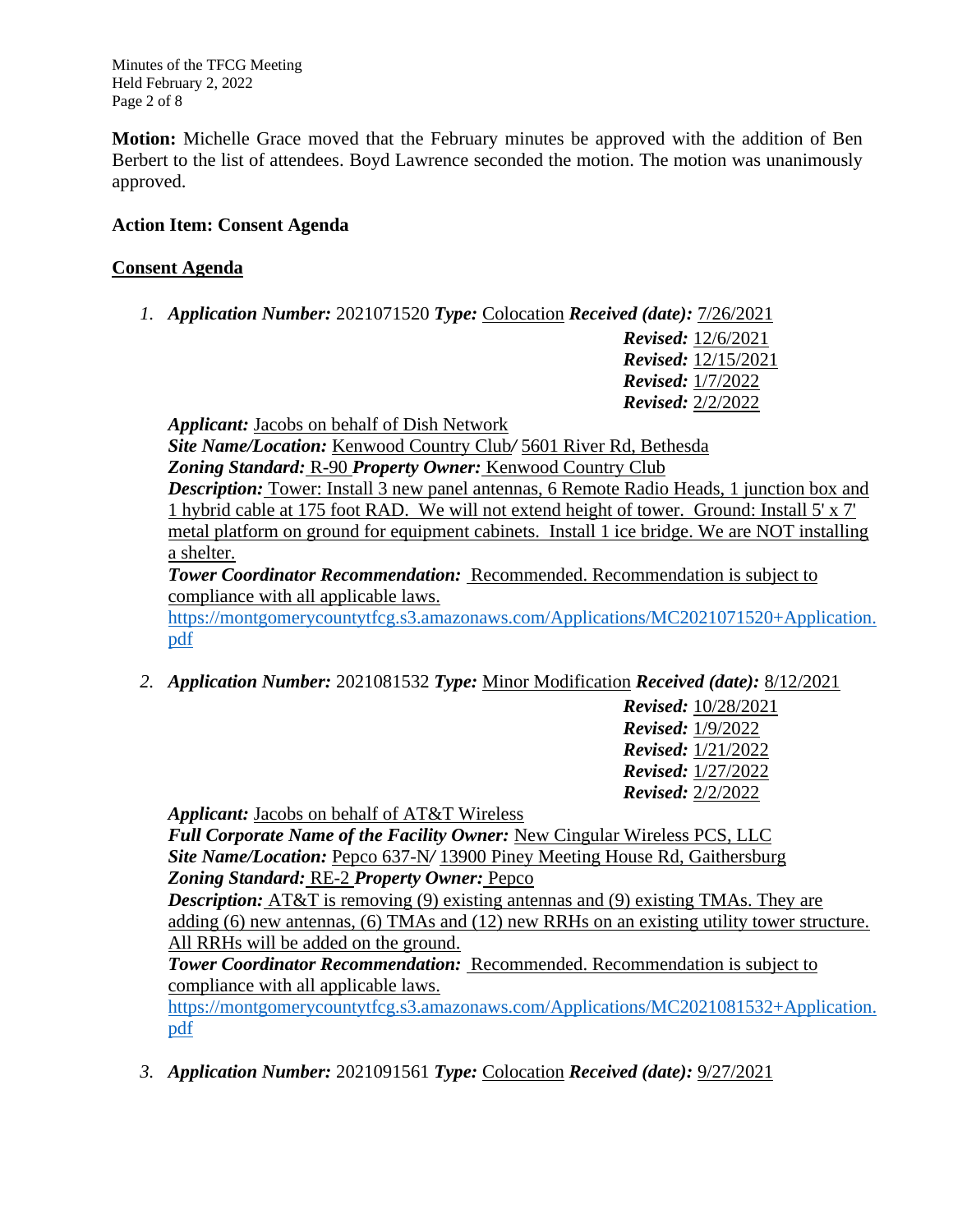Minutes of the TFCG Meeting Held February 2, 2022 Page 3 of 8

> *Revised:* 2/1/2022 *Revised:* 2/16/2022

*Applicant:* NB+C on behalf of Dish Network

*Site Name/Location:* Dickerson Auto Center*/* 22210 Dickerson Rd, Dickerson *Zoning Standard:* R-200 *Property Owner:* SMS Partnership

*Description:* Dish Wireless LLC is proposing the installation to an existing telecommunications facility. Scope of tower work includes the installation of 3 antennas, 3 antenna mounts, 6 rrus, 1 OVP, 1 hybrid cable, and 3 back rru mounts. The ground scope of work includes the installation of a metal platform, an ice bridge, PPC and equipment cabinets, power and telco conduits, telco fiber box, GPS unit, meter socket and if required a safety switch and a ciena box.

**Tower Coordinator Recommendation:** Recommended. Recommendation is subject to compliance with all applicable laws.

[https://montgomerycountytfcg.s3.amazonaws.com/Applications/MC2021091561+Application.](https://montgomerycountytfcg.s3.amazonaws.com/Applications/MC2021091561+Application.pdf) [pdf](https://montgomerycountytfcg.s3.amazonaws.com/Applications/MC2021091561+Application.pdf)

*4. Application Number:* 2021101590 *Type:* Minor Modification *Received (date):* 10/29/2021

*Revised:* 1/19/2022 *Revised:* 2/4/2022

*Applicant:* NB+C on behalf of Verizon Wireless *Site Name/Location:* Clement Property*/* 25201 Peach Tree Rd, Clarksburg *Zoning Standard:* AR *Property Owner:* BRINKLOW-BLOCKTOWN LLC *Description:* Verizon proposes removing (12) antennas, (9) RRHs, and installing (6) antennas, (6) RRHs at the existing telecommunications facility. *Tower Coordinator Recommendation:* Recommended. Recommendation is subject to compliance with all applicable laws. [https://montgomerycountytfcg.s3.amazonaws.com/Applications/MC2021101590+Application.](https://montgomerycountytfcg.s3.amazonaws.com/Applications/MC2021101590+Application.pdf)

[pdf](https://montgomerycountytfcg.s3.amazonaws.com/Applications/MC2021101590+Application.pdf)

*5. Application Number:* 2021111597 *Type:* Minor Modification *Received (date):* 11/3/2021 *Revised:* 12/28/2021 *Revised:* 2/4/2022

*Applicant:* NB+C on behalf of Verizon Wireless *Site Name/Location:* Verizon Building*/* 13100 Columbia Pike, Silver Spring *Zoning Standard:* EOF-0.75 *Property Owner:* Chesapeake and Potomac Tele Co MD **Description:** Project consists of removing (6) antennas, (2) from each sector, and installing (6) new antennas, (2) at each sector. Additionally, (3) remote radio heads will be removed and (3) remote radio heads will be installed.

## *Tower Coordinator Recommendation:* Recommended. Recommendation is subject to compliance with all applicable laws.

[https://montgomerycountytfcg.s3.amazonaws.com/Applications/MC2021111597+Application.](https://montgomerycountytfcg.s3.amazonaws.com/Applications/MC2021111597+Application.pdf) [pdf](https://montgomerycountytfcg.s3.amazonaws.com/Applications/MC2021111597+Application.pdf)

*6. Application Number:* 2021111619 *Type:* Minor Modification *Received (date):* 11/14/2021 *Revised:* 11/30/2021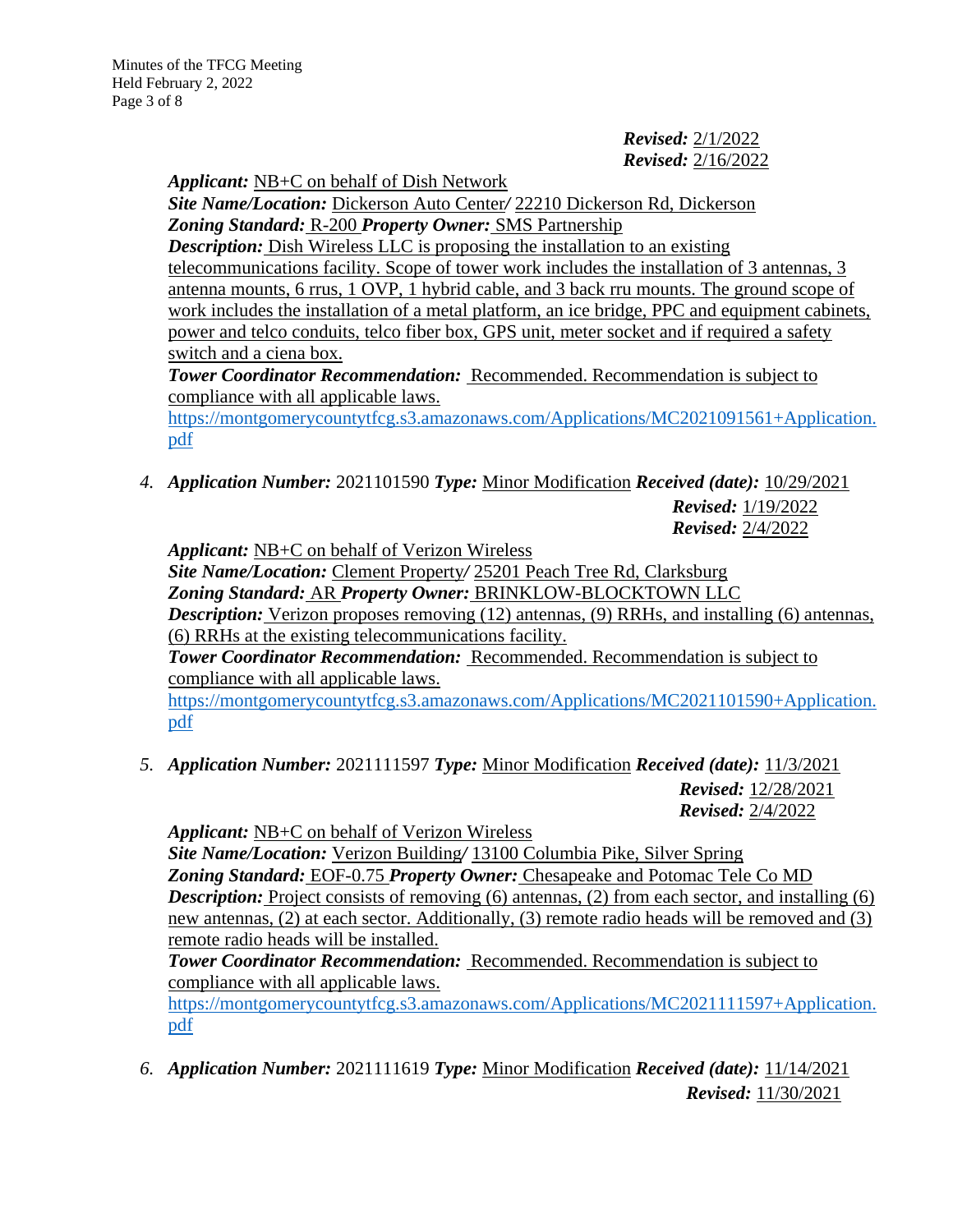*Revised:* 1/18/2022 *Revised:* 2/16/2022 *Revised:* 2/22/2022

*Applicant:* SBA Network Services LLC on behalf of T-Mobile *Site Name/Location:* Bethesda Country Club*/* 7601 Bradley Blvd, Bethesda *Zoning Standard:* R-200 *Property Owner:* Bethesda Country Club *Description:* Swapping 9 existing antennas for 9 new antennas; removing 3 TMAs and RRU and 12 1 5/8" coax cables; installing 6 new RRUs and 3 hybrid cables. Removing 1 existing cabinet and installing 2 new cabinets. *Tower Coordinator Recommendation:* Recommended. Recommendation is subject to compliance with all applicable laws.

[https://montgomerycountytfcg.s3.amazonaws.com/Applications/MC2021111619+Application.](https://montgomerycountytfcg.s3.amazonaws.com/Applications/MC2021111619+Application.pdf) [pdf](https://montgomerycountytfcg.s3.amazonaws.com/Applications/MC2021111619+Application.pdf)

*7. Application Number:* 2021121631 *Type:* Colocation *Received (date):* 12/21/2021

*Revised:* 1/25/2022 *Revised:* 2/15/2022 *Revised:* 2/22/2022

*Applicant:* Smartlink Group on behalf of AT&T Wireless

*Full Corporate Name of the Facility Owner:* New Cingular Wireless PCS, LLC *Site Name/Location:* Wesley Grove Church*/* 23612 (AKA 23630) Woodfield Rd, Gaithersburg

*Zoning Standard:* RE-2 *Property Owner:* Wesley Grove Church *Description:* AT&T is proposing 12 antennas, 12 RRH's, and 3 DC9's on the tower, along with a  $6'$  -  $8'$  x  $6'$  -  $8'$  WIC Shelter and a 30kw Diesel generator that will sit on a 12' x 16' concrete pad on the ground.

*Tower Coordinator Recommendation:* Recommended. Recommendation is subject to compliance with all applicable laws.

[https://montgomerycountytfcg.s3.amazonaws.com/Applications/MC2021121631+Application.](https://montgomerycountytfcg.s3.amazonaws.com/Applications/MC2021121631+Application.pdf) [pdf](https://montgomerycountytfcg.s3.amazonaws.com/Applications/MC2021121631+Application.pdf)

*8. Application Number:* 2021121641 *Type:* Minor Modification *Received (date):* 1/19/2022

*Revised:* 2/9/2022 *Revised:* 2/16/2022

*Applicant:* Crown Castle ETA Property on behalf of Verizon Wireless *Site Name/Location:* Wheaton Park Maint. Yard*/* 12012 Alpert Ln, Silver Spring *Zoning Standard:* R-90 *Property Owner:* M-NCPPC

*Description:* Remove (12) antennas, (3) RRH's, (6) coax, (1) hybrid cable and (1) OVP. Install (9) antennas, (9) RRH's, (`1) OVP, and (1) hybrid cable. Ground SOW: Install Powershift, remove (3) RRH's and (1) OVP.

**Tower Coordinator Recommendation:** Recommended on the condition that the applicant provides written approval from M-NCPPC at the time of permitting. Recommendation is subject to compliance with all applicable laws.

[https://montgomerycountytfcg.s3.amazonaws.com/Applications/MC2021121641+Application.](https://montgomerycountytfcg.s3.amazonaws.com/Applications/MC2021121641+Application.pdf) [pdf](https://montgomerycountytfcg.s3.amazonaws.com/Applications/MC2021121641+Application.pdf)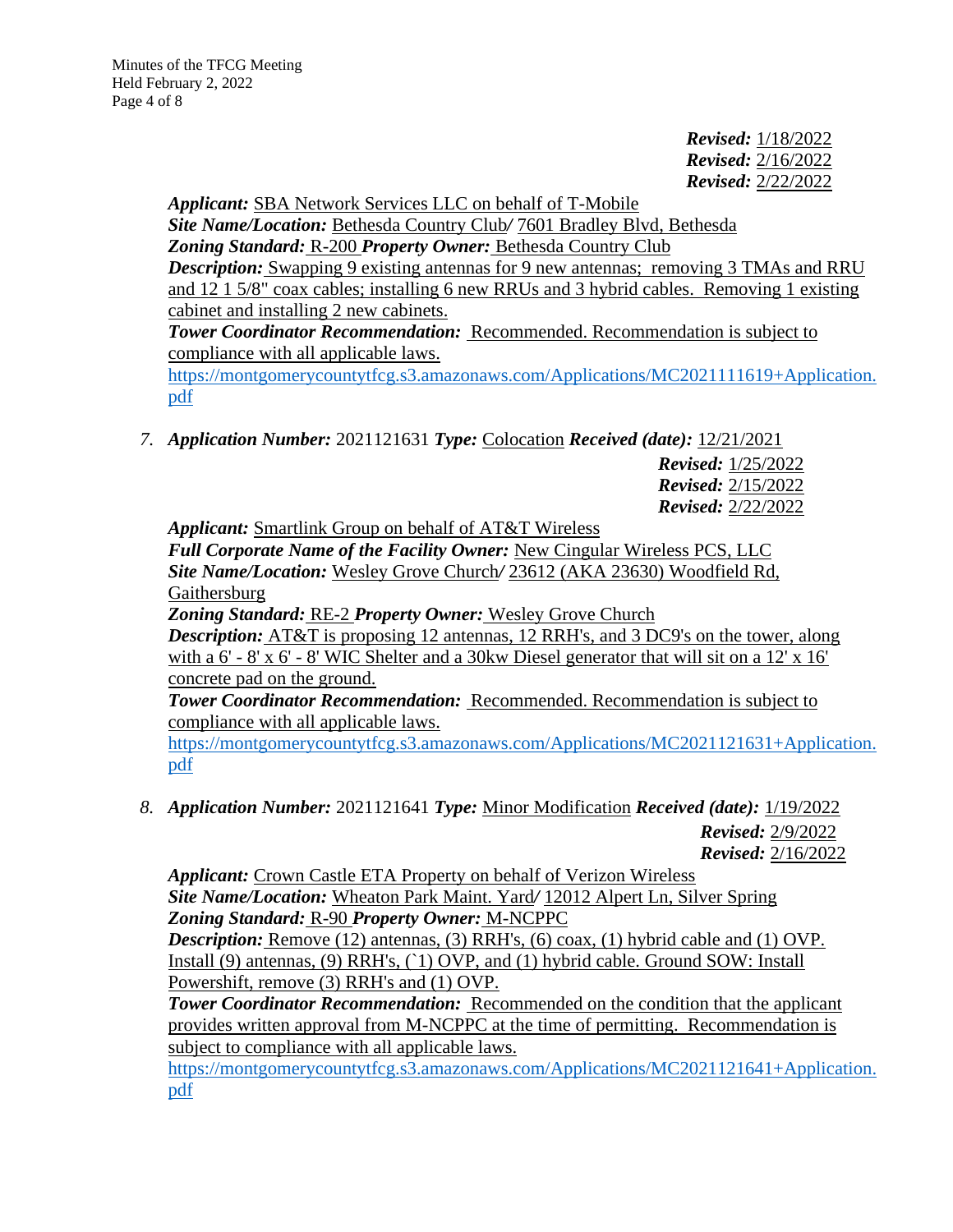*9. Application Number:* 2021121646 *Type:* Minor Modification *Received (date):* 1/14/2022 *Revised:* 2/15/2022

*Applicant:* Crown Castle USA Inc on behalf of Verizon Wireless *Site Name/Location:* Avenel Golf Course*/* 10010 Oaklyn Dr, Potomac *Zoning Standard:* RE-2C *Property Owner:* WSSC *Description:* Verizon Wireless is removing (6) existing RRHs. They are adding (6) new RRhs on an existing monopole structure. No antenna work is proposed. *Tower Coordinator Recommendation:* Recommended. Recommendation is subject to compliance with all applicable laws. [https://montgomerycountytfcg.s3.amazonaws.com/Applications/MC2022011646+Application.](https://montgomerycountytfcg.s3.amazonaws.com/Applications/MC2022011646+Application.pdf) [pdf](https://montgomerycountytfcg.s3.amazonaws.com/Applications/MC2022011646+Application.pdf)

*10. Application Number:* 2022011651 *Type:* Minor Modification *Received (date):* 1/4/2022 *Revised:* 1/28/2022

*Applicant:* Crown Castle USA Inc on behalf of Verizon Wireless *Site Name/Location:* Beall Farm*/* 13201 Lewisdale Rd, Clarksburg *Zoning Standard:* AR *Property Owner:* Rudell Beall & Sons Inc. *Description:* Verizon Wireless is removing (3) existing RRHs and (6) TMAs. They are adding (6) new RRHs on an existing monopole structure. RRH Models: (3) Samsung B5/B13 RRH-BR04C, (3) Samsung B2/B66A RRH-BR049.

*Tower Coordinator Recommendation:* Recommended. Recommendation is subject to compliance with all applicable laws.

[https://montgomerycountytfcg.s3.amazonaws.com/Applications/MC2022011651+Application.](https://montgomerycountytfcg.s3.amazonaws.com/Applications/MC2022011651+Application.pdf) [pdf](https://montgomerycountytfcg.s3.amazonaws.com/Applications/MC2022011651+Application.pdf)

*11. Application Number:* 2022011654 *Type:* Colocation *Received (date):* 1/10/2022

*Revised:* 2/9/2022 *Revised:* 2/16/2022

*Applicant:* Advantage Engineers on behalf of T-Mobile *Site Name/Location:* Moyer Moving and Storage*/* 13050 Shawnee Ln, Clarksburg *Zoning Standard:* EOF-0.75/H-100T *Property Owner:* Moyer and Sons, Inc. *Description:* Add (9) antennas (3 APXVAALL24\_43-U-NA20, 3 AIR6449 B41, & 3 VV-65A-R1), add (6) RRUs (3 4480 B71+B85 & 3 4460 B25+B66), add (3) hybrid cables, add (1) 6160 equipment cabinet  $\&$  (1) B160 battery cabinet, and other associated equipment at existing tower.

*Tower Coordinator Recommendation:* Recommended. Recommendation is subject to compliance with all applicable laws.

[https://montgomerycountytfcg.s3.amazonaws.com/Applications/MC2022011654+Application.](https://montgomerycountytfcg.s3.amazonaws.com/Applications/MC2022011654+Application.pdf) [pdf](https://montgomerycountytfcg.s3.amazonaws.com/Applications/MC2022011654+Application.pdf)

*12. Application Number:* 2022011655 *Type:* Colocation *Received (date):* 1/8/2022 *Revised:* 2/4/2022 *Revised:* 2/18/2022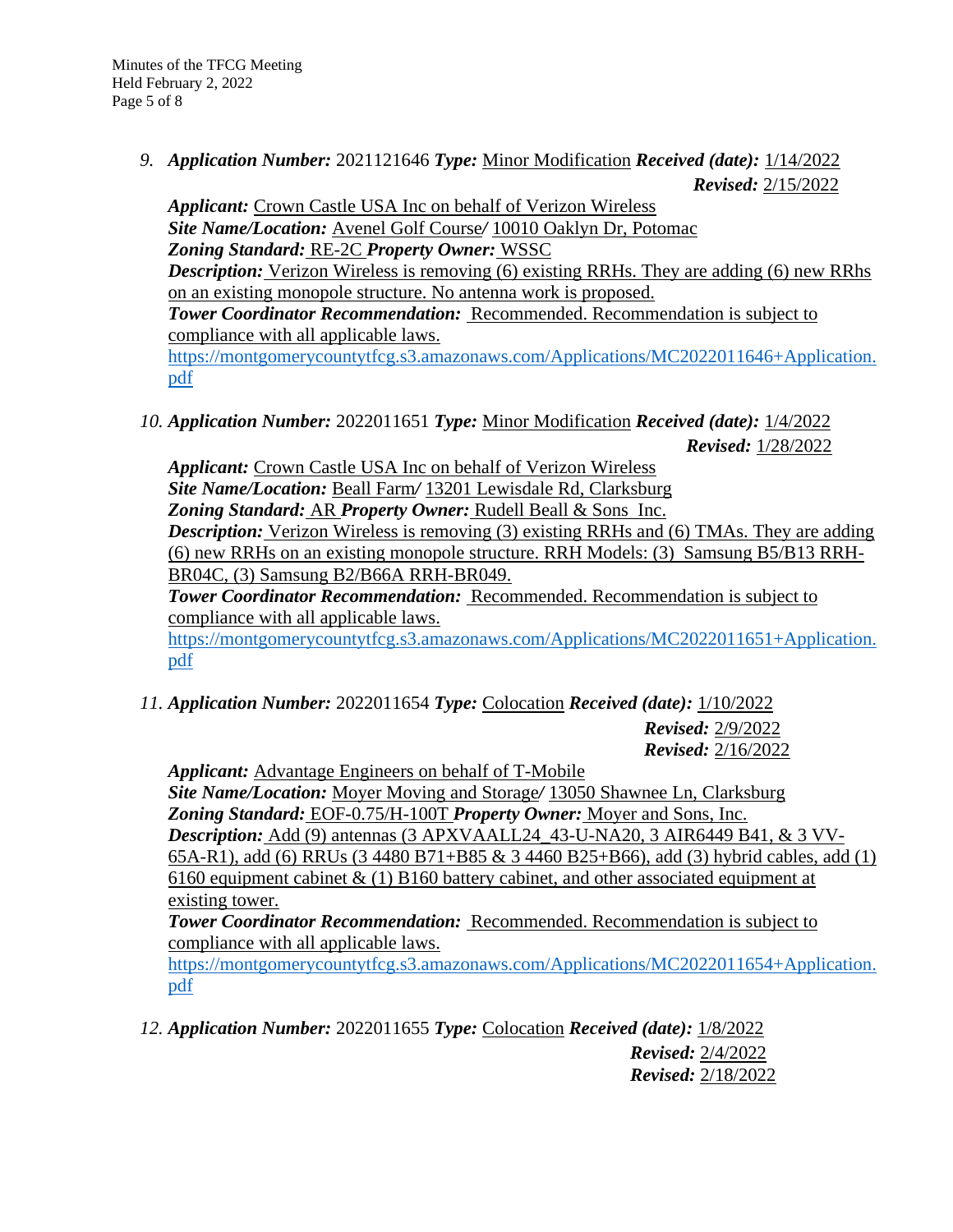*Applicant:* Qualtek Wireless on behalf of Dish Network

*Site Name/Location:* Clement Property*/* 25201 Peach Tree Rd, Clarksburg *Zoning Standard:* AR *Property Owner:* BRINKLOW-BLOCKTOWN LLC *Description:* DISH Wireless will add three (3) JMA-MX08FRO665-21 antennas, six (6) Fujitsu radios, cabling, and a low profile antenna mount to the existing tower. At the base, DISH will place a 5'x7' steel, non penetrating platform to house an RF cabinet. *Tower Coordinator Recommendation:* Recommended. Recommendation is subject to compliance with all applicable laws.

[https://montgomerycountytfcg.s3.amazonaws.com/Applications/MC2022011655+Application.](https://montgomerycountytfcg.s3.amazonaws.com/Applications/MC2022011655+Application.pdf) [pdf](https://montgomerycountytfcg.s3.amazonaws.com/Applications/MC2022011655+Application.pdf)

*13. Application Number:* 2022011663 *Type:* Minor Modification *Received (date):* 1/17/2022 *Revised:* 2/15/2022

*Applicant:* NB+C on behalf of Verizon Wireless

*Site Name/Location:* Cabin John VFW Post*/* 11511 MacArthur Blvd, Potomac *Zoning Standard:* RE-2 *Property Owner:* Cabin John Memorial Post 5633 *Description:* Verizon proposes removing (9) antennas, (3) tower RRHS, (3) ground RRHs, and installing (6) antennas, (6) RRHs at the existing telecommunications facility. *Tower Coordinator Recommendation:* Recommended. Recommendation is subject to compliance with all applicable laws.

[https://montgomerycountytfcg.s3.amazonaws.com/Applications/MC2022011663+Application.](https://montgomerycountytfcg.s3.amazonaws.com/Applications/MC2022011663+Application.pdf) [pdf](https://montgomerycountytfcg.s3.amazonaws.com/Applications/MC2022011663+Application.pdf)

*14. Application Number:* 2022011664 *Type:* Colocation *Received (date):* 1/17/2022 *Revised:* 2/8/2022

*Applicant:* NB+C on behalf of Dish Network

*Site Name/Location:* Lloyd Property*/* 21410 Beallsville Rd, Dickerson

*Zoning Standard:* AR *Property Owner:* Lloyd Max T ET AL

*Description:* Dish proposes to install (3) antennas and (6) RRHs on existing monopole structure. Dish Wireless would also be adding (1) new metal platform with associated cabinets on the ground.

*Tower Coordinator Recommendation:* Recommended. Recommendation is subject to compliance with all applicable laws.

[https://montgomerycountytfcg.s3.amazonaws.com/Applications/MC2022011664+Application.](https://montgomerycountytfcg.s3.amazonaws.com/Applications/MC2022011664+Application.pdf) [pdf](https://montgomerycountytfcg.s3.amazonaws.com/Applications/MC2022011664+Application.pdf)

*15. Application Number:* 2022011668 *Type:* Minor Modification *Received (date):* 1/28/2022

*Revised:* 2/23/2022

*Applicant:* Network Building and Consulting on behalf of Verizon Wireless *Site Name/Location:* Bank of America Building*/* 10000 Falls Rd, Rockville *Zoning Standard:* NR-0.75 *Property Owner:* Ten Thousand Falls Rd LLC *Description:* Project consists of removing (6) existing panel antennas and installing (6) new panel antennas at existing rooftop telecommunications facility. Verizon will also be removing (6) RRHs and (12) diplexers, and installing (9) new RRHs on existing building structure.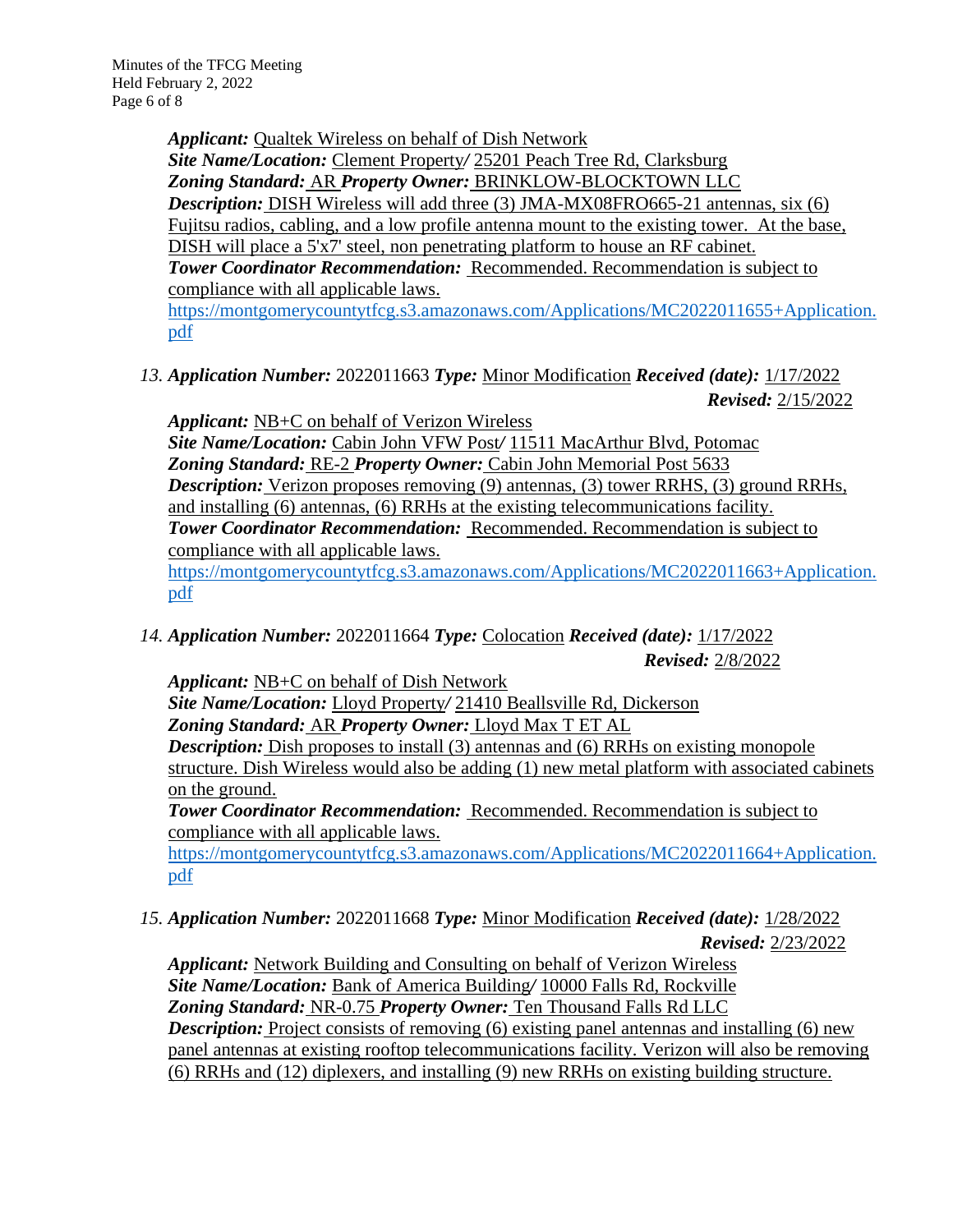*Tower Coordinator Recommendation:* Recommended. Recommendation is subject to compliance with all applicable laws.

[https://montgomerycountytfcg.s3.amazonaws.com/Applications/MC2022011668+Application.](https://montgomerycountytfcg.s3.amazonaws.com/Applications/MC2022011668+Application.pdf) [pdf](https://montgomerycountytfcg.s3.amazonaws.com/Applications/MC2022011668+Application.pdf)

*16. Application Number:* 2022021676 *Type:* Colocation *Received (date):* 2/8/2022 *Revised:* 2/15/2022

*Applicant:* NB+C on behalf of T-Mobile *Site Name/Location:* Warfield Property*/* 25723 Woodfield Rd, Damascus *Zoning Standard:* RNC *Property Owner:* James Warfield

*Description:* T-Mobile proposes collocating 1 platform mount, 9 antennas, 9 radios, 1 15' x 10' concrete pad within the existing compound to place 2 cabinets and other groups equipment on, per plans, at the existing telecommunications facility.

T-Mobile previously proposed the collocation under approved TC application 2018100524. Due to age of approval and antenna model changes, T-Mobile is refiling its application. *Tower Coordinator Recommendation:* Recommended. Recommendation is subject to compliance with all applicable laws.

https://montgomerycountytfcg.s3.amazonaws.com/Applications/MC2022021676+Application. pdf

*17. Application Number:* 2022021678 *Type:* Minor Modification *Received (date):* 2/9/2022 *Revised:* 2/14/2022

*Applicant:* American Tower on behalf of T-Mobile *Site Name/Location:* Silver Spring YMCA*/* 9800 Hastings Dr, Silver Spring *Zoning Standard:* R-60 *Property Owner:* Young Mens Christian Assn *Description:* The Proposed Project installs an optional standby generator system, automatic transfer switch, generator auxiliary power distribution, and remote monitoring communications for a pre-existing cell tower within the current enclosed leased area. The existing platform will be replaced with a new concrete pad. *Tower Coordinator Recommendation:* Recommended. Recommendation is subject to compliance with all applicable laws.

[https://montgomerycountytfcg.s3.amazonaws.com/Applications/MC2022021678+Applicatio](https://montgomerycountytfcg.s3.amazonaws.com/Applications/MC2022021678+Application.pdf) [n.pdf](https://montgomerycountytfcg.s3.amazonaws.com/Applications/MC2022021678+Application.pdf)

Amy Zou made a motion to recommend all applications on the consent agenda. Thomas Williamson seconded the motion. Michelle Grace abstained and the motion to recommend was otherwise unanimously approved.

# **Regular Agenda**

*1. Application Number:* 2022021673 *Type:* Colocation *Received (date):* 2/3/2022

*Revised:* 2/15/2022

*Applicant:* Crown Castle Fiber LLC on behalf of T-Mobile *Site Name/Location:* PEPCO 801416-6501*/* 6900 New Hampshire Avenue, Takoma Park